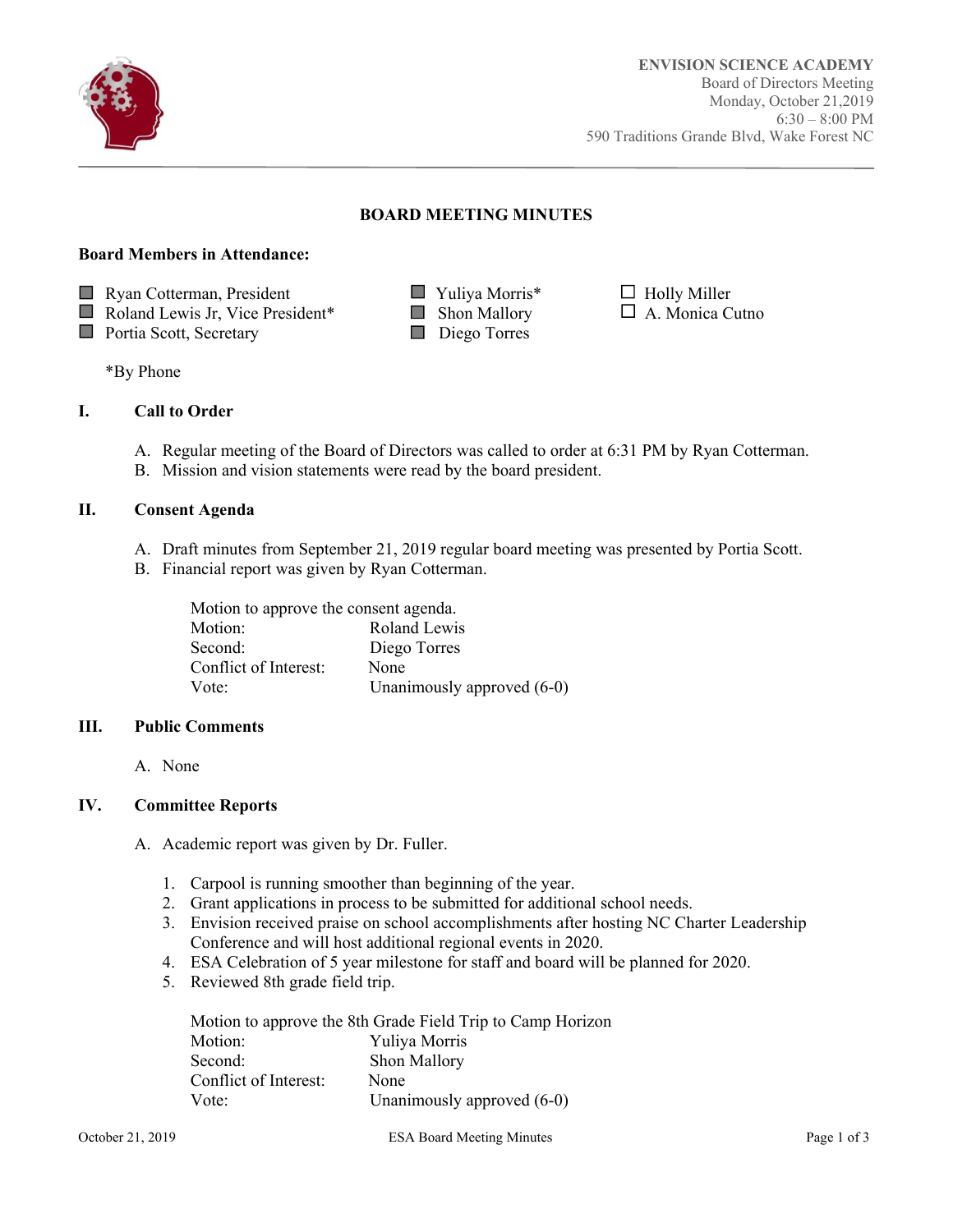- B. Finance Committee report was given by Ryan Cotterman.
	- 1. There are no significant changes to current budget.
	- 2. Discussed revaluation of budget for fields and tennis court.
	- 3. Cover ratio and days cash on hand are healthy.
	- 4. Review final draft of the 2019 audited financial statements.

| Motion to accept 2019 Audited Financial Statements. |                            |  |
|-----------------------------------------------------|----------------------------|--|
| Motion:                                             | Roland Lewis               |  |
| Second:                                             | Ryan Cotterman             |  |
| Conflict of Interest:                               | None                       |  |
| Vote:                                               | Unanimously approved (6-0) |  |

- C. Development report was given by Roland Lewis.
	- 1. Capital Campaign was presented with proposed budget, timeline and objectives.
- D. Governance Committee report was given by Diego Torres.
	- 1. Reviewed updated vacation policy and discussed grandfathering eligible staff under original policy.
	- 2. Approve  $2<sup>nd</sup>$  term for Holly Miller retroactively effective July 1, 2019.

|                                           | Motion to approve grandfathering eligible staff under original vacation policy.              |
|-------------------------------------------|----------------------------------------------------------------------------------------------|
| Motion:                                   | Diego Torres                                                                                 |
| Second:                                   | Roland Lewis                                                                                 |
| Conflict of Interest:                     | None                                                                                         |
| Vote:                                     | Unanimously approved (6-0)                                                                   |
| Motion to accept updated vacation policy. |                                                                                              |
| Motion:                                   | Shon Mallory                                                                                 |
| Second:                                   | Yuliya Morris                                                                                |
| Conflict of Interest:                     | None                                                                                         |
| Vote:                                     | Unanimously approved (6-0)                                                                   |
|                                           | Motion to accept 2 <sup>nd</sup> Term for Holly Miller retroactively effective July 1, 2019. |
| Motion:                                   | Roland Lewis                                                                                 |
| Second:                                   | Portia Scott                                                                                 |
| Conflict of Interest:                     | None                                                                                         |
| Vote:                                     | Unanimously approved (6-0)                                                                   |

### **V. Close Session**

 **A.** Board entered close session at 8:25 PM to discuss personnel and student matter under NC G.S. 143- 318.11(a)(6).

| Motion to go into close session. |                            |  |
|----------------------------------|----------------------------|--|
| Motion:                          | Shon Mallory               |  |
| Second:                          | Diego Torres               |  |
| Conflict of Interest:            | None                       |  |
| Vote:                            | Unanimously approved (6-0) |  |

Yuliya Morris exited the meeting at 8:40pm.